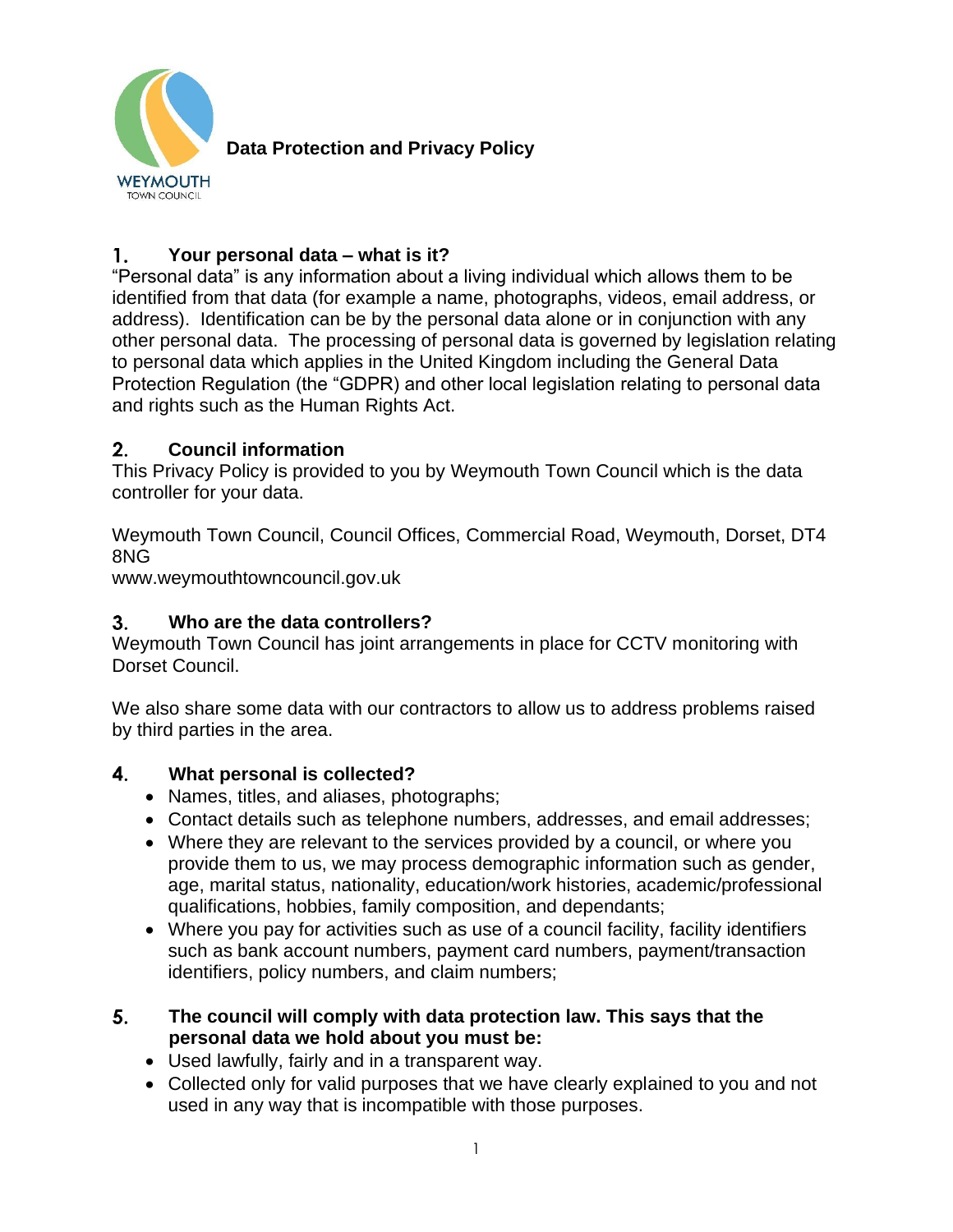- Relevant to the purposes we have told you about and limited only to those purposes.
- Accurate and kept up to date.
- Kept only as long as necessary for the purposes we have told you about.
- Kept and destroyed securely including ensuring that appropriate technical and security measures are in place to protect your personal data to protect personal data from loss, misuse, unauthorised access and disclosure.

### 6. **We use your personal data for some or all of the following purposes:**

- To deliver public services including to understand your needs to provide the services that you request and to understand what we can do for you and inform you of other relevant services;
- To confirm your identity to provide some services;
- To contact you by post, email, telephone or using social media (e.g., Facebook, Twitter, WhatsApp);
- To help us to build up a picture of how we are performing;
- To prevent and detect fraud and corruption in the use of public funds and where necessary for the law enforcement functions;
- To enable us to meet all legal and statutory obligations and powers including any delegated functions;
- To carry out comprehensive safeguarding procedures (including due diligence and complaints handling) in accordance with best safeguarding practice from time to time with the aim of ensuring that all children and adults-at-risk are provided with safe environments and generally as necessary to protect individuals from harm or injury;
- To promote the interests of the council;
- To maintain our own accounts and records;
- To seek your views, opinions or comments;
- To notify you of changes to our facilities, services, events and staff, councillors and role holders;
- To send you communications which you have requested and that may be of interest to you. These may include information about event, appeals, other new projects or initiatives;
- To process relevant financial transactions including grants and payments for goods and services supplied to the council
- To allow the statistical analysis of data so we can plan the provision of services.

Our processing may also include the use of CCTV systems for the prevention and prosecution of crime.

## $7.$ **What is the legal basis for processing your personal data?**

The council is a public authority and has certain powers and duties. Most of your personal data is processed for compliance with a legal obligation which includes the discharge of the council's statutory functions and powers. Sometimes when exercising these powers or duties it is necessary to process personal data of residents or people using the council's services. We will always take into account your interests and rights. This Privacy Policy sets out your rights and the council's obligations to you in detail.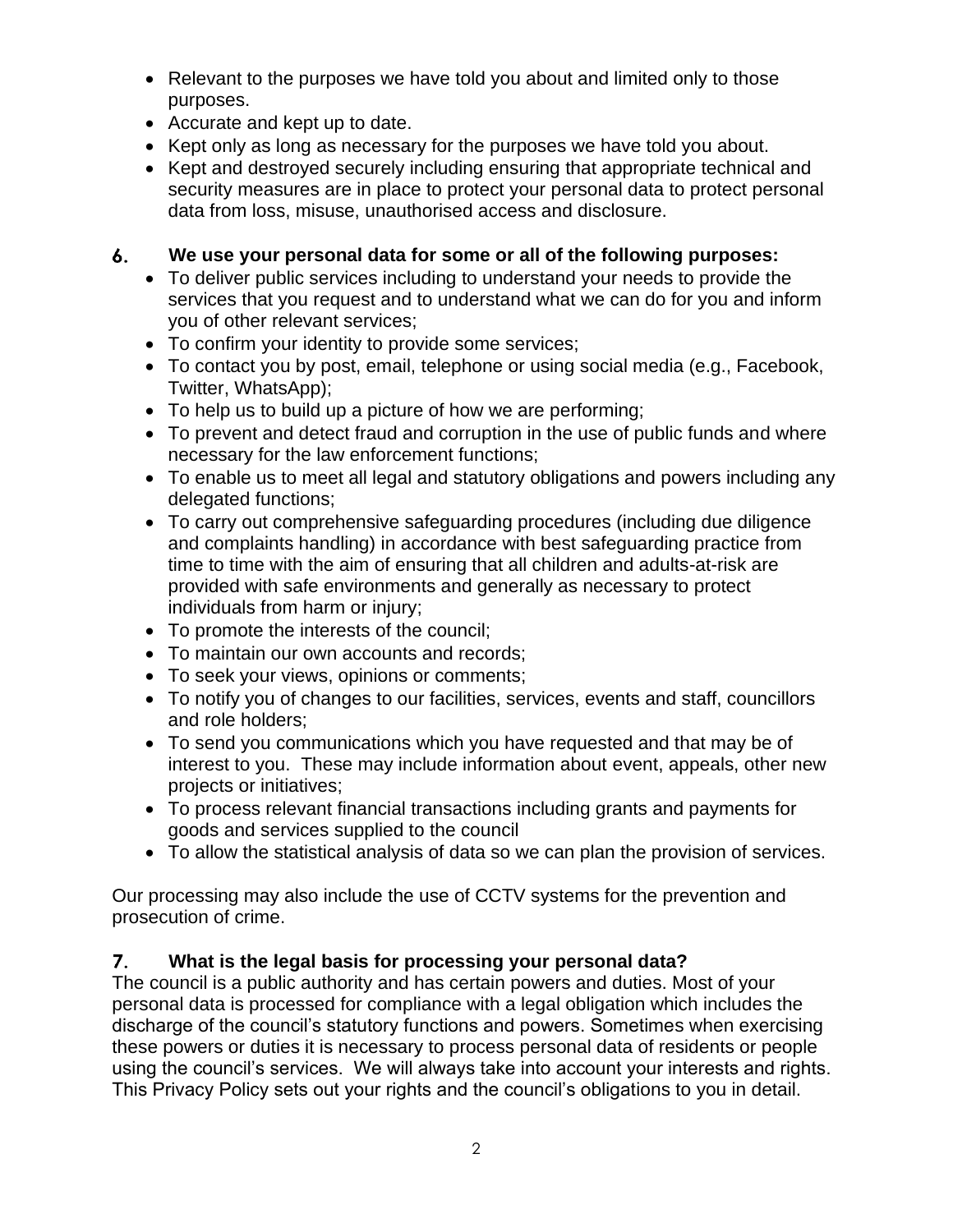We may also process personal data if it is necessary for the performance of a contract with you, or to take steps to enter into a contract. An example of this would be processing your data in connection with the use of our facilities, cemetery, or the acceptance of an allotment tenancy.

Sometimes the use of your personal data requires your consent. We will first obtain your consent to that use.

# 8. **Sharing your personal data**

The Council will implement appropriate security measures to protect your personal data. This section of the Privacy Policy provides information about the third parties with whom the council will share your personal data. These third parties also have an obligation to put in place appropriate security measures and will be responsible to you directly for the manner in which they process and protect your personal data. It is likely that we will need to share your data with some or all of the following (but only where necessary):

- Our agents, suppliers and contractors. For example, we may ask a commercial provider to publish or distribute newsletters on our behalf, or to maintain our database software;
- On occasion, other local authorities or not for profit bodies with which we are carrying out joint ventures e.g. in relation to facilities or events for the community.

# 9. **How long do we keep your personal data?**

We will keep some records permanently if we are legally required to do so e.g. cemetery records. We may keep some other records for an extended period of time. For example, it is current best practice to keep financial records for a minimum period of 8 years to support HMRC audits or provide tax information. We may have legal obligations to retain some data in connection with our statutory obligations as a public authority. The council is permitted to retain data in order to defend or pursue claims. In some cases, the law imposes a time limit for such claims (for example 3 years for personal injury claims or 6 years for contract claims). We will retain some personal data for this purpose as long as we believe it is necessary to be able to defend or pursue a claim. In general, we will endeavour to keep data only for as long as we need it. This means that we will delete it when it is no longer needed.

## $10.$ **Your rights and your personal data**

You have the following rights with respect to your personal data:

When exercising any of the rights listed below, in order to process your request, we may need to verify your identity for your security. In such cases we will need you to respond with proof of your identity before you can exercise these rights.

- *(i) The right to access personal data we hold on you*
- *(ii) The right to correct and update the personal data we hold on you*
- *(iii) The right to have your personal data erased*
- *(iv) The right to object to processing of your personal data or to restrict it to certain purposes only*
- *(v) The right to data portability*